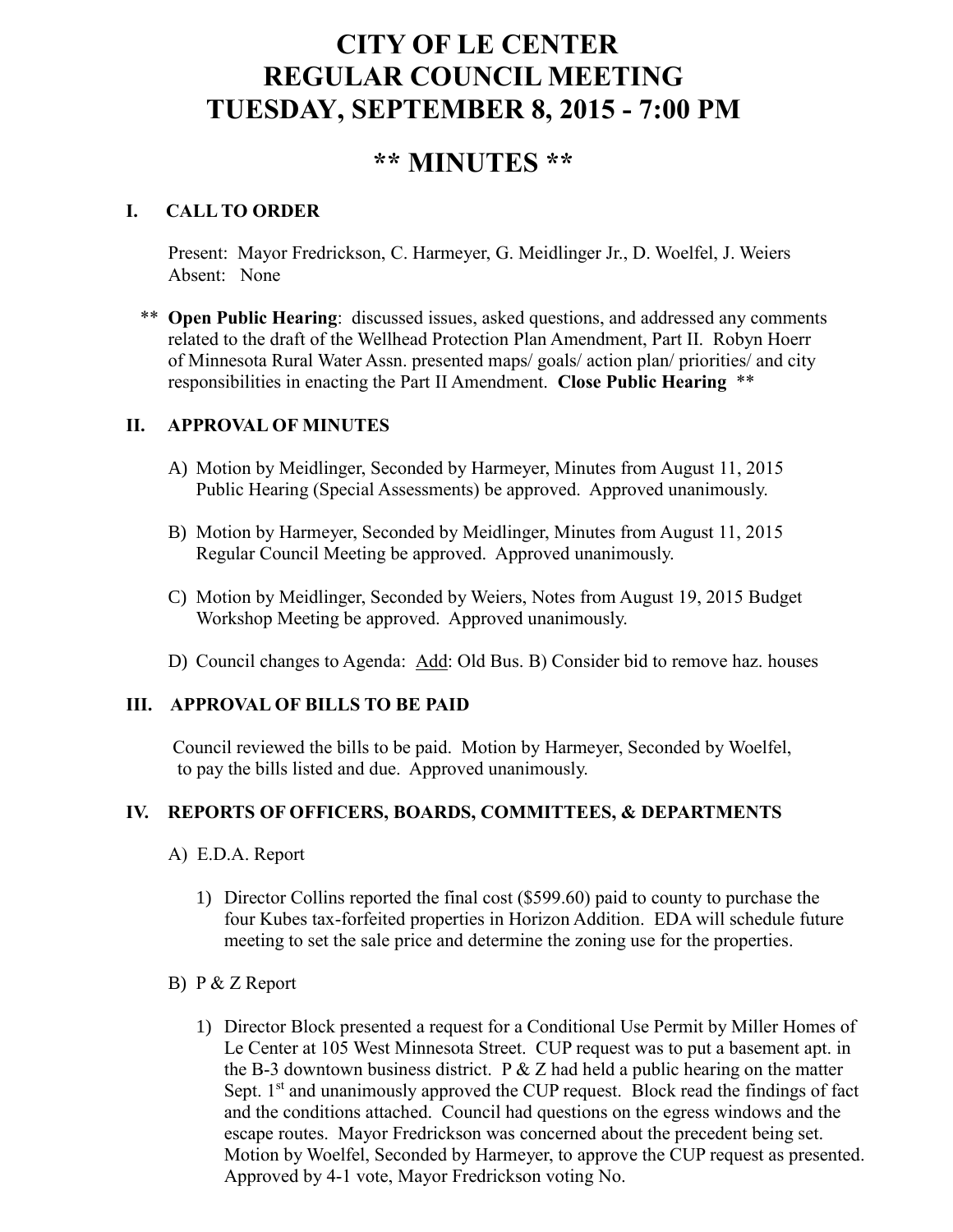2) Block presented Amending Ordinance No. 2015-3, an ordinance amending Article 6, Fences, Section 46-430 of the Zoning Code. P & Z had held a public hearing on this Sept.  $1<sup>st</sup>$  and unanimously approved the amendment. Subsection (D) shall now read:

D) Fences in any district located adjacent to any improved alley shall be located no closer than fourteen (14) feet from the centerline of the platted alley right of way. Fences in any district adjacent to an unimproved alley shall be located no closer than two (2) feet from the property line. (Amended by the council)

Motion by Harmeyer, Seconded by Meidlinger, to adopt Ordinance No. 2015-3 as amended; thereby approving the change to fence ordinance. Approved unanimously.

C) Municipal Liquor Store

Manager Brad Collins gave the August report: Sales were \$77,932: down \$1,700 from July, and up \$40 from August '14. Collins reported: YTD revenues are up \$13,000, expenses are down \$15,000, gross profit = 33.76%. Also: Jerry K. passed his food license/ Co-Ed softball tourney & Connolly golf tourney this weekend/ Sept. 13 is first Sunday open/ Saturday Sept. 19 is ½ Way to St. Pat's Day/ Sept. 25 is Muni softball team beer bash/ Saturday Oct. 3<sup>rd</sup> is first Muni meat raffle.

- 1) Motion by Woelfel, Seconded by Harmeyer, to approve special event permit to allow Muni to close Minnesota Street on Sept. 19 for ½ Way event. Approved unanimously.
- D) Police Department

Police Chief Pfarr reported on the police activities for month of August: 154 calls @ 2,988 miles patrolled/ total calls down 3%, total miles up 15% for 2015. Pfarr also reported: Sept. 22 is Use of Force Training. Mayor Fredrickson questioned all the golf carts driving on city streets; are they all getting city permits and are they insured? What is required age to drive one? After some discussion: staff will make list of all current licensee's and give to police to help keep track.

E) Water, Sewer, Streets, Parks

Public Works Supt. Curt Roemhildt reported:

- Sewers- looking to trade old camera (fixed) + cash for two cameras w/ tilt & pan.
- Water- hydrant flushing is done.
- Streets- street-light pole hit and damaged in Horizon Addition; police are handling.
- F) Bolton & Menk Engineering
	- 1) Engineer Joel Hawbaker reported to council: Rolling Hills Drive is now chip-seal coated. Hawbaker informed council of an error in the lineal footage he used to bid the project; and now that project will cost the city more than bid price. North Waterville Ave. is being considered for a mill  $\&$  overlay job depending on money available after Rolling Hills, Meadow View, & where we pay house demo's from.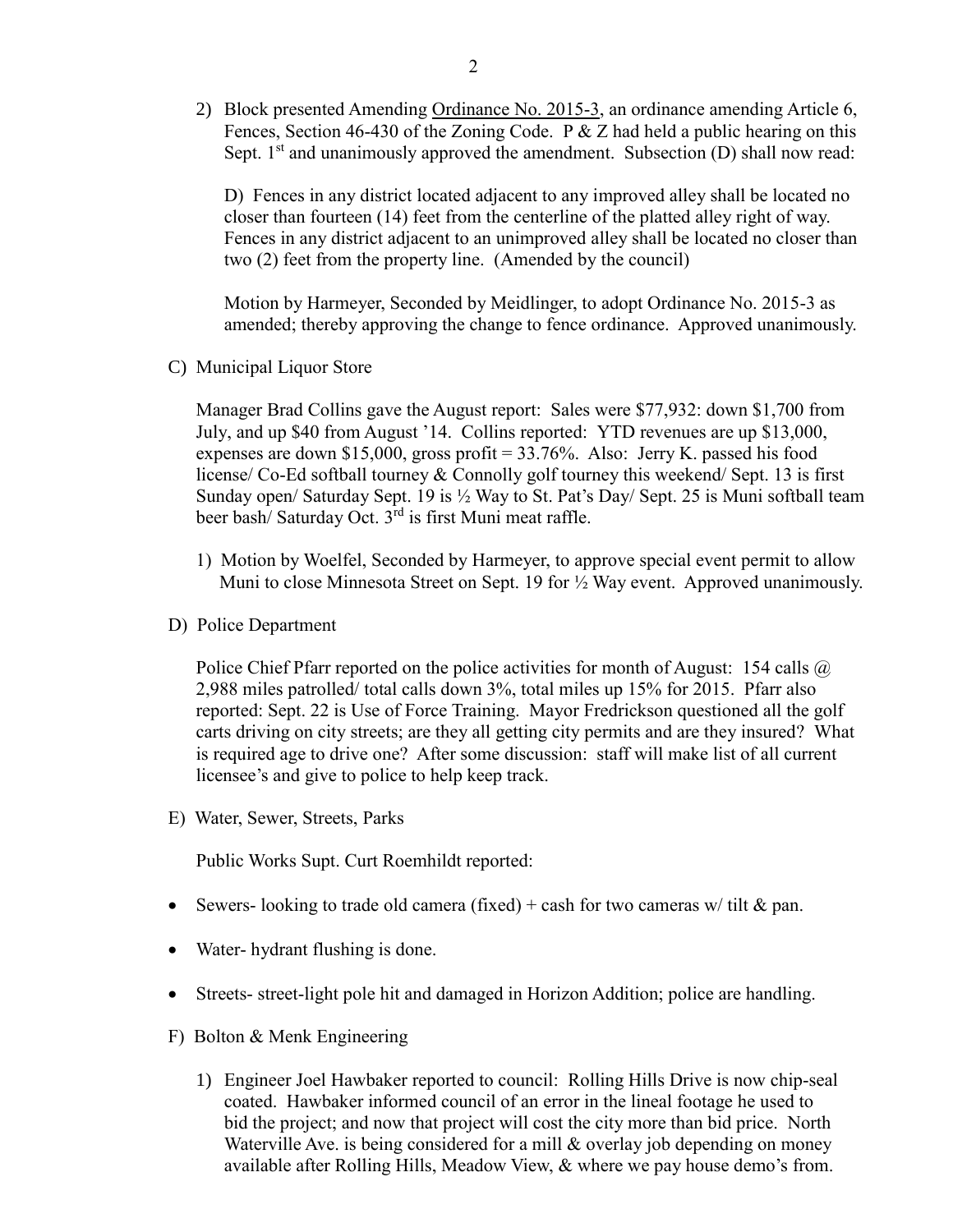- 2) Lexington Avenue Project: Hawbaker presented the Engineer's Report: went thru introduction, streets, storm, sanitary sewer, watermain, estimated \$2,976,100 cost. Motion by Woelfel, Seconded by Harmeyer, to adopt Resolution No. 2015H, thereby accepting & receiving the Engineer's Report. Approved unanimously. After some discussion: Motion by Fredrickson, Seconded by Woelfel, to hold a project public hearing/meeting on October 13 @ 6:00 pm. Approved unanimous.
- G) Pool

 Pool Manager Dorothy Dinwiddie gave a brief August report/ Year-end report showing receipts of \$38,299.25 (2014= \$33,664.63) and season review showing 10,702 people used the pool, 297 lesson students, & \$1,283.68 in concessions profit. Dinwiddie referenced the proposed 2016 fee schedule in the packet for council to consider for next year. Staff will have a final  $P \& L$  statement after all bills are in.

H) County Fair/ Nancy Stauff

 Ms. Stauff reported on the 2015 Fair: good crowds until the bad weather Saturday night required shutdown/ Friday demo derby was standing room only/ parking was successful/ Ranch Rodeo went really well/ concession stands seemed full most of the time/ military memorial went really well/ posted No Parking signs along Hwy 99.

## **V. PUBLIC FORUM**

There were no petitions, requests, comments, or communications from the public.

### **VI. OLD BUSINESS**

- A) Wellhead Protection Plan Amendment, Part II: public hearing was held earlier during meeting to discuss issues and address comments to the final draft. Motion by Harmeyer, Seconded by Woelfel, to adopt and approve the final draft of the Wellhead Protection Plan Amendment, Part II as written. Approved unanimously.
- B) Staff that day had received one bid to remove the two hazardous houses: Selly Excav. for \$16,655.00. Discussed the bid doesn't include asbestos removal if needed; knowing the city will be responsible for any asbestos removal in addition to the bid price. Motion by Woelfel, Seconded by Harmeyer, to accept the Selly Excav bid as written, knowing the city will be responsible for any asbestos removal. Approved unanimously.

#### **VII. NEW BUSINESS**

#### *\*\* Public comment period on the Preliminary 2016 Budget & Levy \*\**

A) Administrator Collins explained the preliminary 2016 maximum budget & levy; and how it had changed from the August 19 budget workshop meeting. Budget showed a \$106,622 bottom line surplus due to the 1994 PFA Sewer Plant loan (\$155,000/ yr.) being paid off in Aug. 2015. The \$106,622 amount could either be added back into the budget as "future bond payments" or be used to reduce the monthly sewer base fee on each bill. Motion by Harmeyer, Seconded by Meidlinger, to adopt resolution, thereby approving maximum preliminary tax levy of \$1,071,632 (+ 0 %) Approved unanimous.